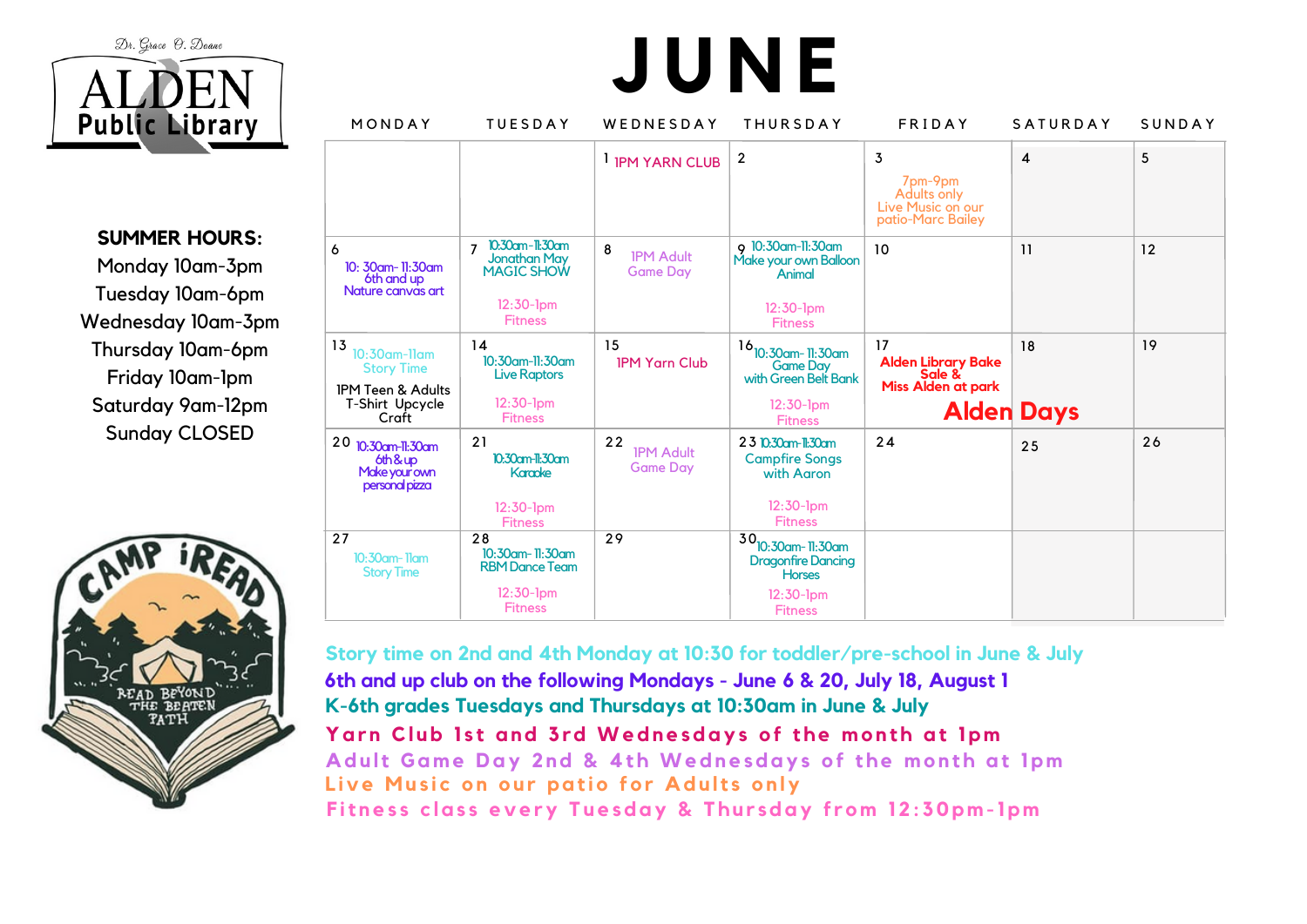

**JULY**

**SUMMER HOURS:** Monday 10am-3pm Tuesday 10am-6pm Wednesday 10am-3pm Thursday 10am-6pm Friday 10am-1pm Saturday 9am-12pm Sunday CLOSED



| MONDAY                                                  | <b>TUESDAY</b>                                                                                         | WEDNESDAY                                 | <b>THURSDAY</b>                                                                     | FRIDAY                                                                                      | <b>SATURDAY</b> | SUNDAY |
|---------------------------------------------------------|--------------------------------------------------------------------------------------------------------|-------------------------------------------|-------------------------------------------------------------------------------------|---------------------------------------------------------------------------------------------|-----------------|--------|
|                                                         |                                                                                                        |                                           |                                                                                     | 7pm-9pm<br>Live Music on our<br>patio with Clint<br>Riedel!<br><b>ADULTS ONLY</b>           | $\overline{2}$  | 3      |
| 4<br><b>Closed</b>                                      | 5 10:30am-11:30am<br><b>Cookie Creations</b><br>$12:30-1pm$<br><b>Fitness</b>                          | 6<br><b>IPM Yarn Club</b>                 | $7_{10:30$ am- 11:30am<br><b>Lego Day</b><br>$12:30-1pm$<br><b>Fitness</b>          | 8                                                                                           | 9               | 10     |
| 11<br>10:30 AM-11AM<br><b>Story Time</b>                | 12 <sub>10:30am-11:30am</sub><br><b>Garden Activities</b><br>$12:30-1pm$<br><b>Fitness</b>             | 13<br><b>IPM Adult</b><br><b>Game Day</b> | 14<br>$10:30$ am-11:30am<br><b>Calkins Nature</b><br>$12:30-1pm$<br><b>Fitness</b>  | 15 10 am-11:30 am<br><b>Papercraft</b><br>Storytime**<br>11:30-1 Emily's<br>Papercrafts *** | 16              | 17     |
| 18<br>10:30am-11:30am<br>6th & up<br><b>Tie-Dye Day</b> | 19<br>10:30am- 11:30am<br><b>Science</b><br><b>Experiments!</b><br>$12:30-1pm$<br><b>Fitness</b>       | 20<br><b>IPM Yarn Club</b>                | -21<br>$10:30$ am- 11:30am<br><b>Outside Games</b><br>$12:30-1pm$<br><b>Fitness</b> | 22                                                                                          | 23              | 24     |
| $25$ <sub>10:30am-11am</sub><br><b>Story Time</b>       | 26 10:30am-11:30am<br>FOAM PARTY@<br>Park/Drop off<br>reading minutes<br>$12:30-1pm$<br><b>Fitness</b> | 27<br><b>IPM Adult</b><br><b>Game Day</b> | 28 Ilam - 12pm<br>Pool Party @ Alden<br>Pool<br>$12:30-1pm$<br><b>Fitness</b>       | 29                                                                                          | 30              | 31     |

**Story time on 2nd and 4th Monday at 10:30 for toddler/pre-school in June & July 6th and up club on the following Mondays - June 6 & 20, July 18, August 1 K-6th grades Tuesdays and Thursdays at 10:30am in June & July** Yarn Club 1st and 3rd Wednesdays of the month at 1pm Adult Game Day 2nd & 4th Wednesdays of the month at 1pm Live Music on our patio for Adults only Fitness class every Tuesday & Thursday from 12:30pm-1pm \*\* Emily's Papercrafts Storytime ages Toddler (with Parent) - 4th grades \*\*\* Emily's Papercrafts ages 5th arades through ADULTS